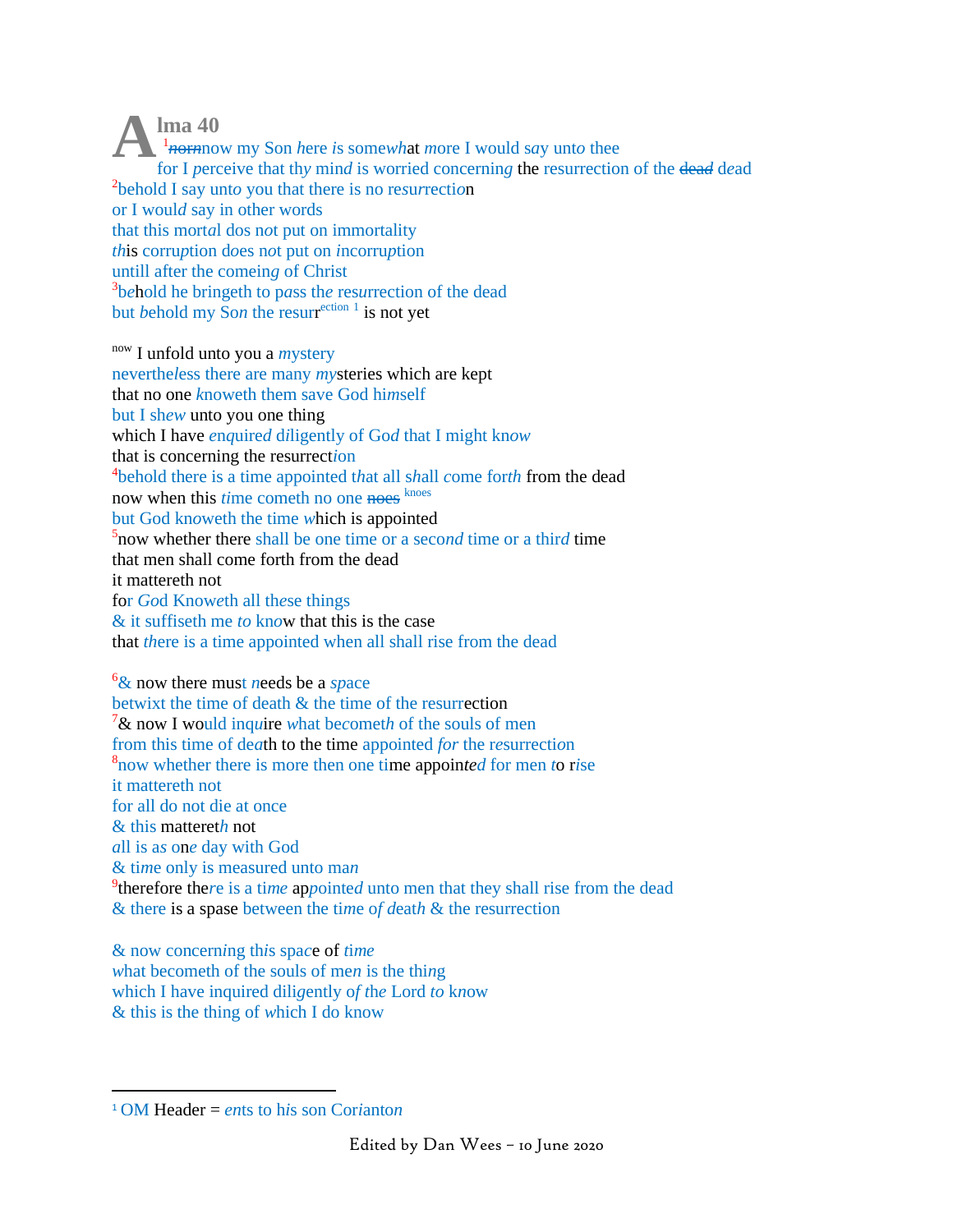<sup>10</sup>& when the time cometh *wh*en *a*ll shall rise then sha*l*l they know *t*ha*t* God knoweth all the ti*m*es which *a*re appointe*d* unto man <sup>11</sup>now conce*r*ning the state of the soul between death & the resurrect*i*on beho*l*d it hath been made known u*n*to me by an Angel that the spirits of all men as s*o*on as they are departed from this mortal body yea the spirits of all me*n* whether they be goo*d* or ev*i*l are tak*e*n ho*me* to that God who gave them life  $12\&$  then that shall it come to pass that the spirits of t*h*ose which are r*i*ghteou*s* are received into a state of happ*i*ness which is called Paradise a state of rest a state of pea*c*e where they shall rest from *a*ll their t*r*oubles & fr*o*m al*l* ca*r*e & sorrow &.C.

<sup>13</sup>& & *th*en shall it *c*ome to pa pass th*a*t t*h*e spir*i*ts of the wicked *ye*a which are ev*i*l for behold they have no part nor *p*ortion of the spir*i*t of the Lor*d* for *b*ehold they *c*hose evil works rather than good t*h*erefor*e* the s*pirit* of the Lor*d* Dev*i*l did enter in*t*o t*he*m & take posessio*n* of t*h*eir hous*e* & these shall be cast out in to outer darkness *t*here s*h*a*l*l be weeping & wailing & gna*s*hing o*f* t*e*eth & this because of t*h*eir own iniquity being lead capti*v*e by th*e* wi<sup>l</sup> l of the Devil <sup>14</sup>n*o*w th*is i*s the state of the sou*l*s of the wicked yea in darkness & a state of awful fearful looking for of the firey indignation of the wrath of *G*od upon them *th* thus they remain in this state *as* well *a*s the righteous in paradise untill the time of th*e*ir resurr*e*ction

<sup>15</sup>now there are some that have *u*nderstood that this state of happiness & thi*s s*tate of miseary of the soul before the resurrection was a first resu*r*rection yea<sup>2</sup> I admit it m<sup>a</sup>y be termed a resurrection the raising the spirit or the soul & *th*ere con*s*ignation to happiness or m*i*sear*y* according to the words which have been *sp*oken <sup>16</sup>& behold again it hath been spoken that *th*ere is a first resurrection a resurrection of all tho*s*e which have been or which a*r*e or wh*ic*h shall be be down to the resurrection of C*h*rist from the dead <sup>17</sup>now we do not suppose that this first resurrection which has<sup>is</sup> been spoken of in this manner c*a*n be the res*u*rrection of the souls & their consignation to happiness or miseary ye cannot suppose that this is w*h*a*t* it meaneth

<sup>&</sup>lt;sup>2</sup> OM Header =  $&c$ .